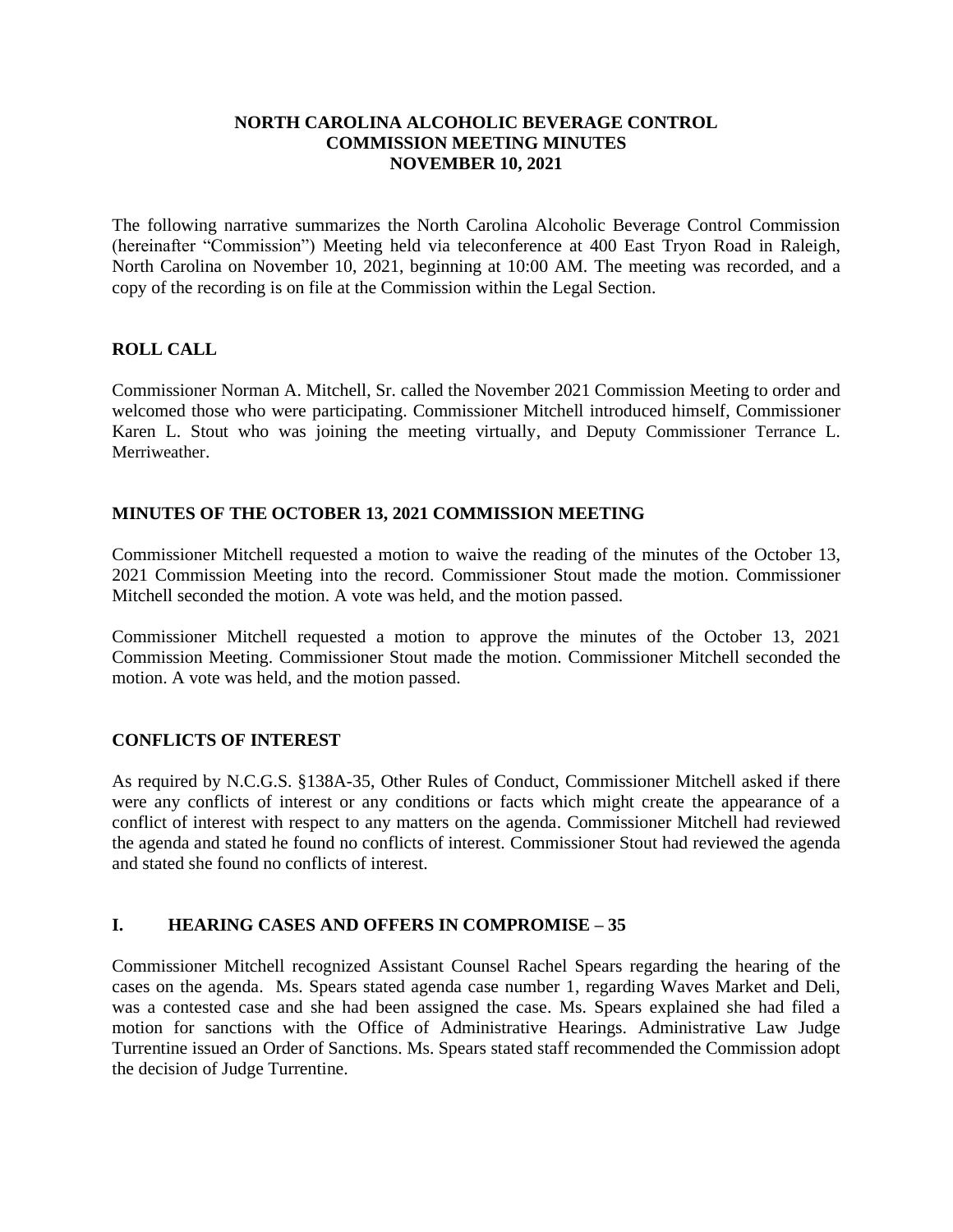Commissioner Stout made a motion to follow the staff recommendation. Commissioner Mitchell seconded the motion. A vote was held, and the motion passed.

Ms. Spears asked if anyone participating in the meeting wished to address the Commission regarding an Offer in Compromise. Ms. Falguni Patel of Gamewell Superette asked if it was the time for her to speak regarding her case. Ms. Spears explained the Commission planned to discuss her case as the next item on the agenda. Ms. Spears asked again if anyone wished to address the Commission regarding a case. As there was no response, Ms. Spears stated staff recommended the ratification of the Offer in Compromise cases.

Commissioner Mitchell asked if anyone wished to address the Commission regarding an Offer in Compromise. As there was no response, Commissioner Stout made a motion to approve and ratify the Offers in Compromise. Commissioner Mitchell seconded the motion. A vote was held, and the motion passed.

# **II. SUMMARY SUSPENSION APPEAL PURSUANT TO N.C.G.S. §18B-904(e)(4) – GAMEWELL SUPERETTE**

Commissioner Mitchell recognized Ms. Spears regarding the Summary Suspension appeal. Ms. Spears stated the Order of Summary Suspension was issued to Gamewell Superette following an investigation by ALE. Ms. Spears advised, Ms. Falguni Patel, the permittee for Gamewell Superette was present and wished to address the Commission. Ms. Spears added ALE Special Agents were also present for the meeting.

Commissioner Mitchell asked if Ms. Patel wished to address the Commission. Ms. Patel and her general manager, Heather Hicks, asked how they could petition to get back the business' license to sell alcohol. Ms. Spears explained this was the opportunity to speak to the Commission to explain why the Commission should consider lifting the suspension or release the business from the suspension early. Ms. Hicks stated without the alcohol and lottery sales, they would ultimately have to close the store.

Commissioner Mitchell asked if any of the ALE Special Agents wished to address the Commission regarding the case. ALE Director Bryan House explained, pursuant to a law passed a few years prior, the criteria for a summary suspension had been met. Director House stated the criteria included an ALE-conducted undercover operation which resulted in the arrest of five or more people.

Commissioner Mitchell stated, due to the seriousness of the case, the Summary Suspension with the 30-day suspension, would remain in place.

Commissioner Stout made a motion for the suspension to continue and the Summary Suspension to remain in place. Commissioner Mitchell seconded the motion. A vote was held, and the motion passed.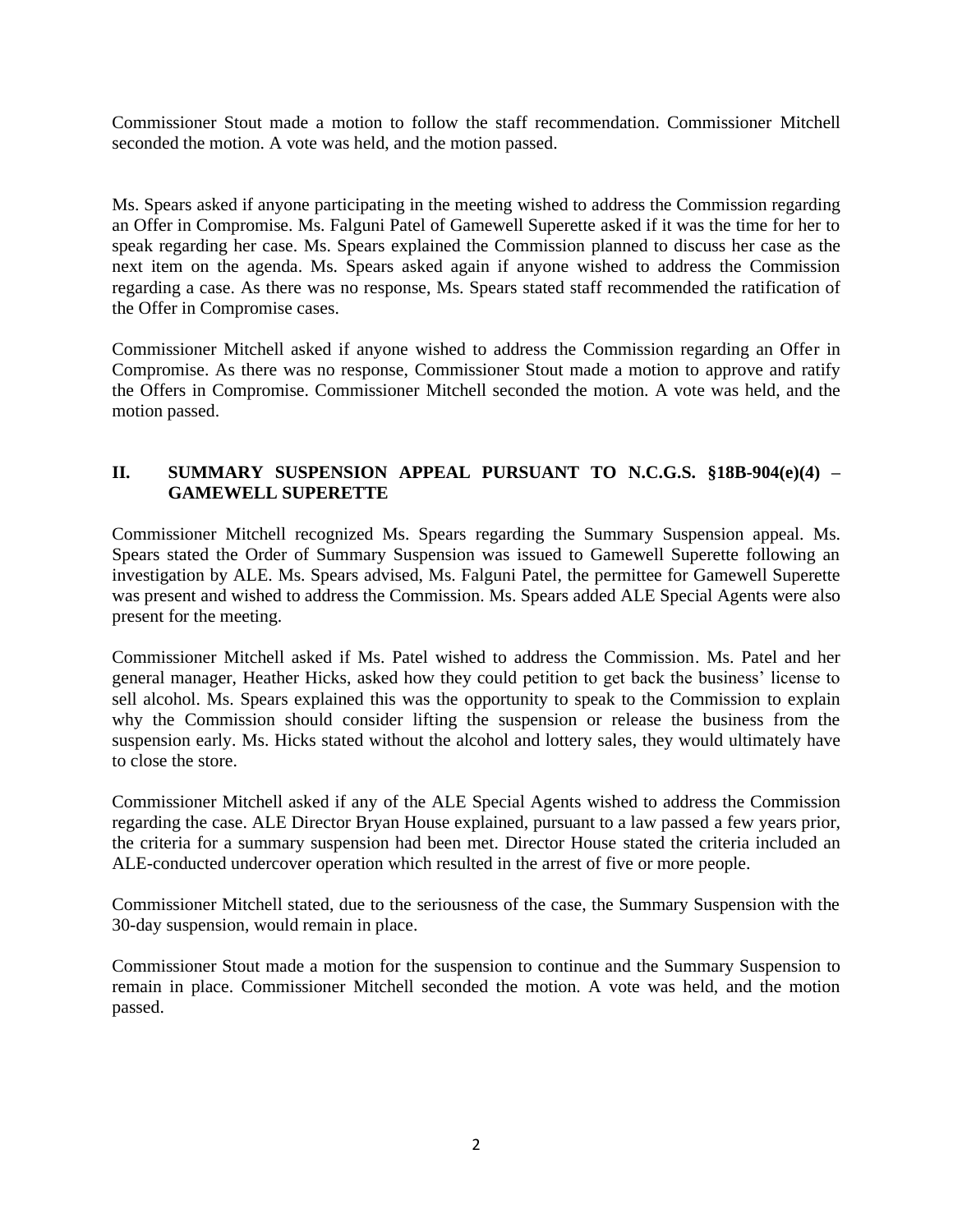### **III. ABC STORE LOCATION – CITY OF SANFORD ABC BOARD**

*(4470 NC Hwy 87, Sanford)*

Commissioner Mitchell recognized Mr. Merriweather regarding the approval of an ABC Store. Mr. Merriweather stated, on August 23, 2021, the Sanford ABC Board requested approval from the Commission to purchase property and operate an ABC Store at 4470 NC Hwy 87, Sanford, North Carolina. Audit Investigation Supervisor Darnay Barefoot met with Sanford ABC Board General Manager Lee Dowd and requested information. Mr. Dowd provided the documents and information needed for the investigation report. Mr. Dowd advised Mr. Barefoot the proposed store would not replace an existing store in the Sanford ABC System. If approved, the Board tentatively plans to open the new store in Fall 2022 and the Board would have a total of three stores.

Mr. Barefoot received confirmation from the City of Sanford zoning department that the property is zoned for commercial use and the property is within the corporate city limits. Mr. Merriweather stated the property is owned by National Retail Properties, LP. The report showed there are no relationships between the property owner and the Board members. Mr. Merriweather explained the property is 1.99 acres and the existing building is 2,680 SF. If approved, the building will be expanded by another 4,360 usable SF.

Mr. Merriweather stated the nearest school, Ascend Public Charter School, is located at 226-268 Harvey Faulk Road in Sanford and approximately .7 miles away. The nearest church, Miracle Baptist Church located at 830 Harvey Faulk Road in Sanford, is approximately .3 miles away. Mr. Merriweather stated the nearest ABC Store is located approximately 3.2 miles away at 2116 South Horner Street in Sanford.

Mr. Merriweather stated the required sign announcing the ABC Board's intention to open an ABC Store was properly posted on August 26, 2021, witnessed by Mr. Barefoot and confirmed to comply with Commission rules. Mr. Merriweather explained, as of September 24, 2021, the Board had received two objections concerning the proposed store. The concerns were about traffic and turning into the ABC store parking lot through speeding traffic. Mr. Merriweather stated, based upon the investigative report, Commission staff recommends approval of this proposed store.

Commissioner Mitchell asked if anyone from the Sanford ABC Board wished to speak with the Commission. As there were no responses, Commissioner Stout made a motion to approve the proposed store. Commissioner Mitchell seconded the motion. A vote was held, and the motion passed.

### **IV. OTHER BUSINESS**

Commissioner Mitchell asked Ms. Spears and Mr. Merriweather if there was any additional business. They expressed there was no additional business.

Commissioner Mitchell announced the next meeting would be held virtually on Wednesday, December 8, 2021.

Commissioner Mitchell reminded that Thursday, November 11<sup>th</sup> was Veterans Day and wished all veterans a happy Veterans Day. He asked that they take time to reflect upon their service and how they helped to maintain this great democracy and the world. Commissioner Mitchell also wished everyone a Happy Thanksgiving. He added, despite all that has happened in the past year, there was still much to be thankful for.